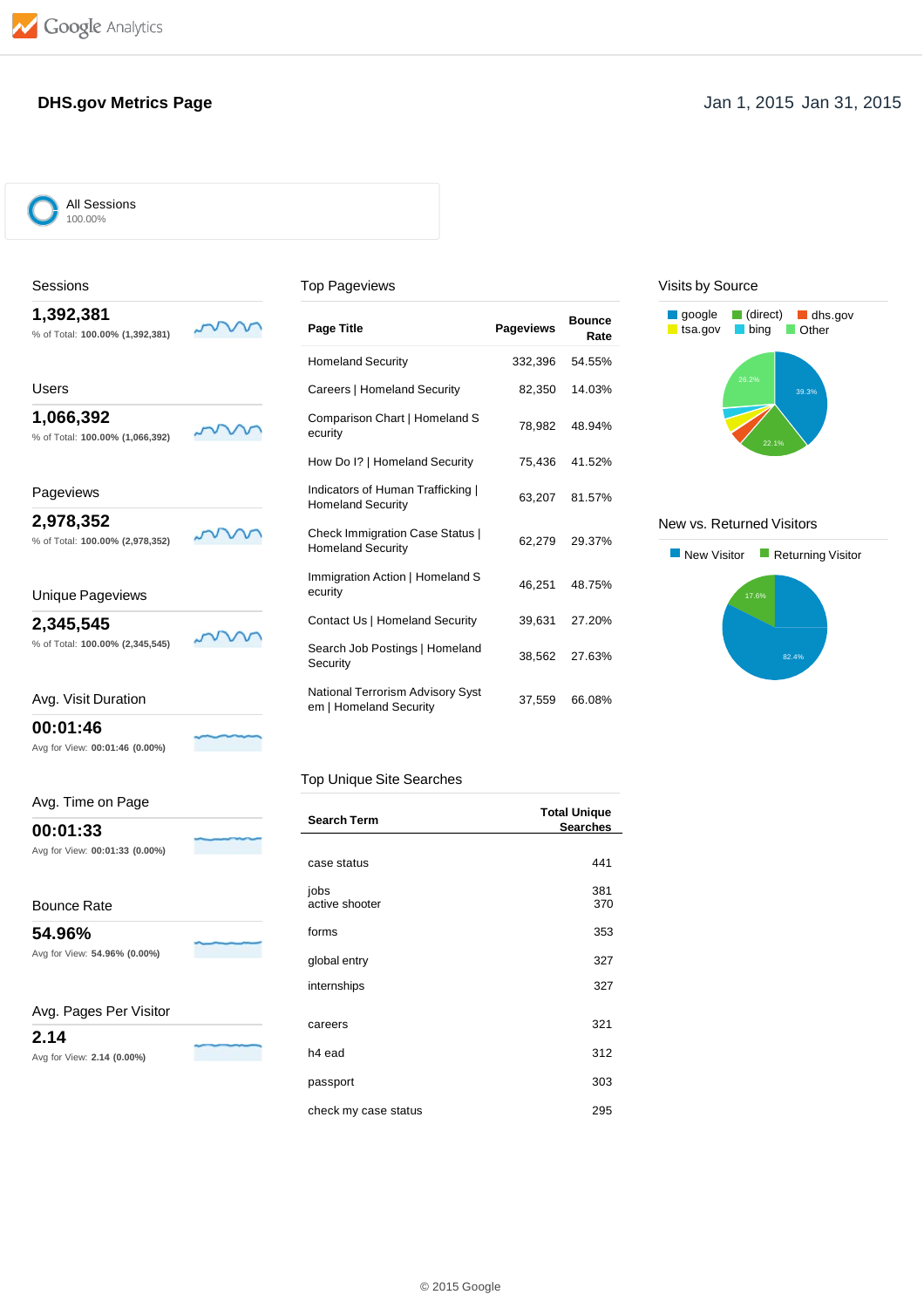

### **DHS.gov Search Web Performance Metrics Jan 1, 2015 Jan 31, 2015**



All Sessions 100.00%

### Visits to DHS.gov Top Internal Searches by Search Term

| 1,392,381<br>% of Total: 100.00% (1,392,381) | <b>Search Term</b>   | <b>Total Unique</b><br><b>Searches</b> |
|----------------------------------------------|----------------------|----------------------------------------|
|                                              | case status          | 441                                    |
| Total Internal Searches                      | jobs                 | 381                                    |
| 88,210                                       | active shooter       | 370                                    |
| % of Total: 100.00% (88,210)                 | forms                | 353                                    |
|                                              | global entry         | 327                                    |
| Total External Searches (Google)             | internships          | 327                                    |
| 669,226<br>% of Total: 48.06% (1,392,381)    | careers              | 321                                    |
|                                              | h <sub>4</sub> ead   | 312                                    |
|                                              | passport             | 303                                    |
|                                              | check my case status | 295                                    |

### New vs. Returned Visitors



### Avg. Visits per Visitor

# 1 **2** ■ Other 15.8% 71.7%

### Top External Searches (Google as reported)

| Keyword                    | <b>Sessions</b> |
|----------------------------|-----------------|
| us passport                | 1,902           |
| homeland security jobs     | 1,745           |
| passport                   | 1,451           |
| uscis case status          | 1,315           |
| cyber security             | 618             |
| us passport application    | 583             |
| enhanced driver's license  | 401             |
| federal protective service | 385             |
| us passports               | 277             |
| redress number             | 274             |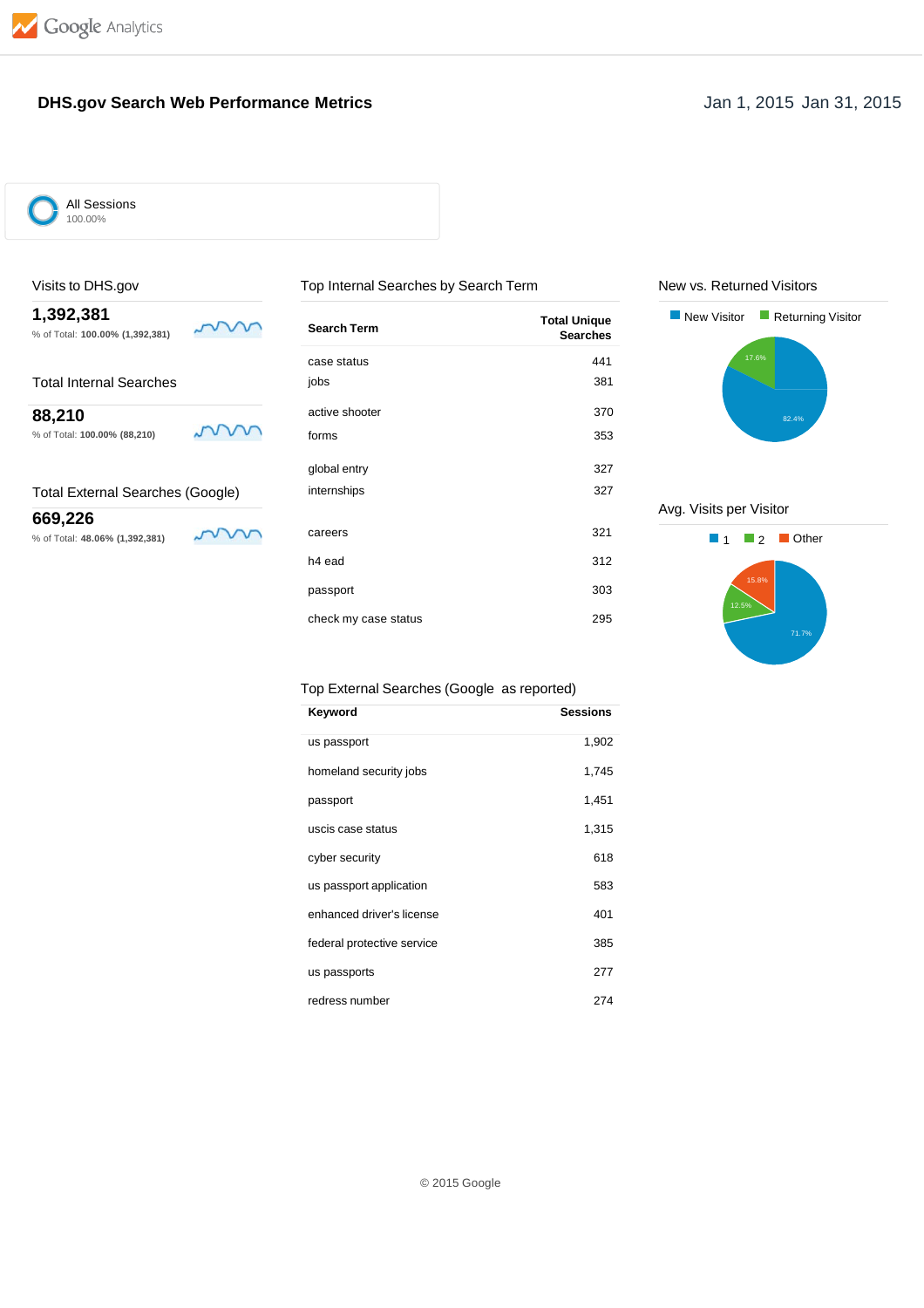# **Top Landing Pages and Search Queries - January 2015**

**Most Visited Pages:** Overall visits have increased by 25% and unique visitors have increased by 29%. Top ten landing pages remain strong with comparison chart, immigration, careers, and terrorism holding steady.

### **Top Visited DHS.gov Landing Pages: \***

| Page                                             | <b>Sessions</b> | % New<br><b>Sessions</b> | Avg. Time on<br>Session (min) | Pages/<br><b>Session</b> | <b>Bounce Rate</b> |
|--------------------------------------------------|-----------------|--------------------------|-------------------------------|--------------------------|--------------------|
| /index.shtm                                      | 257,083         | 79.15%                   | 1.51                          | 2.68                     | 54.60%             |
| /comparison-chart                                | 60,917          | 84.92%                   | 1.47                          | 1.39                     | 49.36%             |
| /blue-campaign/indicators-human-<br>trafficking  | 56,102          | 94.76%                   | 0:30                          | 1.37                     | 81.60%             |
| /check-immigration-case-status                   | 39,521          | 66.08%                   | 1:32                          | 1.73                     | 29.41%             |
| /immigration-action                              | 32,223          | 72.38%                   | 2:07                          | 1.59                     | 49.17%             |
| /careers                                         | 30,809          | 79.07%                   | 3:05                          | 4.22                     | 14.06%             |
| /how-do-i/apply-us-passport                      | 28,849          | 91.10%                   | 1:04                          | 1.32                     | 22.71%             |
| /national-terrorism-advisory-system<br>/dhs-trip | 25,513          | 74.83%                   | 1:00                          | 1.99                     | 66.10%             |
|                                                  | 24,741          | 85.22%                   | 1:34                          | 1.89                     | 64.96%             |
| /enhanced-drivers-licenses-what-are-they         | 16,680          | 89.51%                   | 0:35                          | 1.30                     | 85.18%             |

**Top Search Engine Queries:** External search queries continue to follow similar trends. \*Internal search queries not reported due to technical issues.

### **Top External Search Queries\***

(excludes "dhs" and repeating/similar queries)

1.case status

- 2. forms
- 3. jobs
- 4. h4 ead
- 5. internships
- 6. active shooter
- 7.global entry
- 8. i94
- 9. careers
- 10. us-visit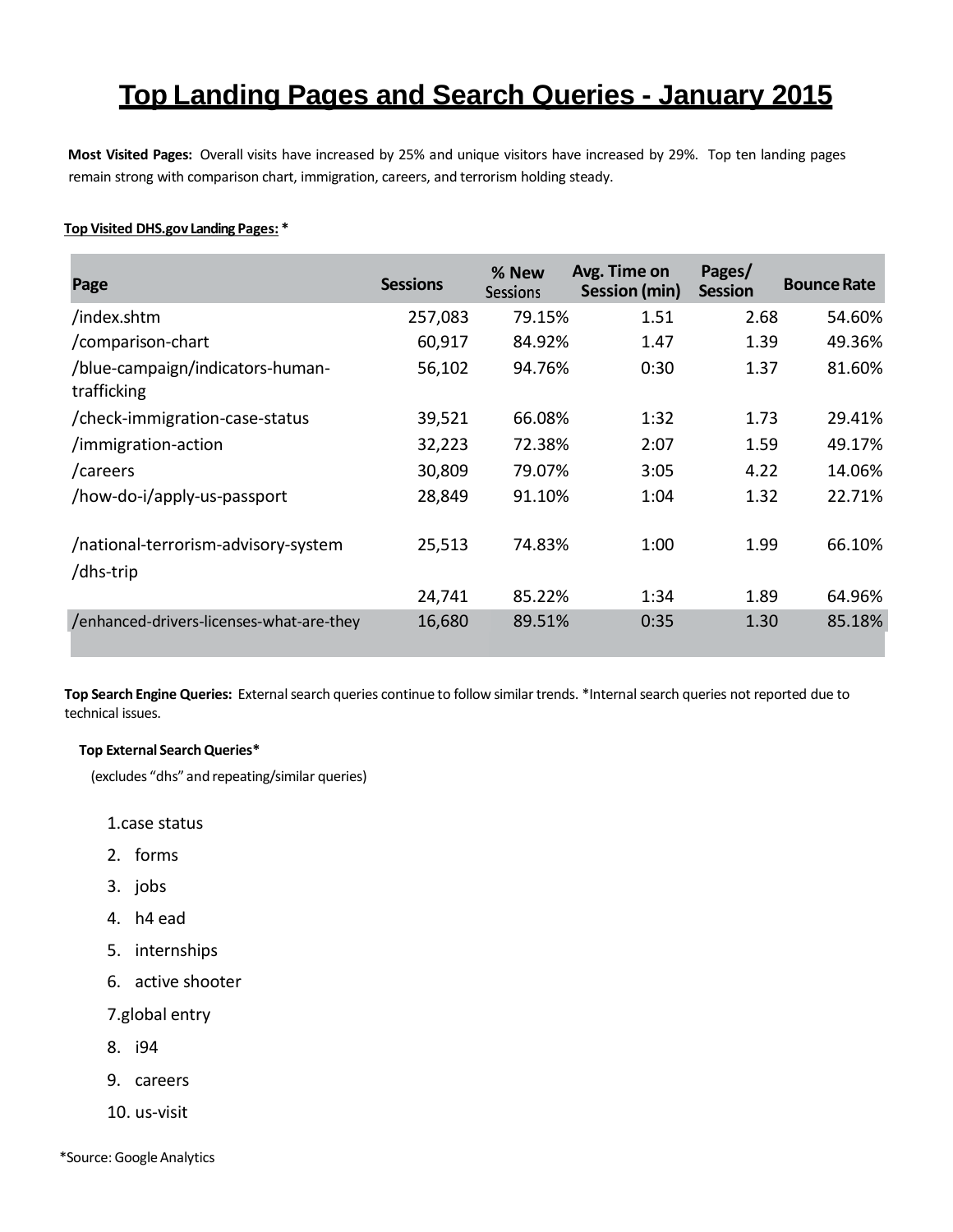# **Voice of the Customers**

### **Feedback:**

- I have read several good stuff here. Certainly worth bookmarking for revisiting. I surprise how much effort you put to make such a magnificent informative web site.
- I am so grateful for your blog article. Really thank you! Fantastic.
- It is a great website.

Complete list available upon request

\* Source: surveymonkey.com

### **FinalRecommendations:**

We continue to review and work on recommendations made in previous metrics reports over the past few months and to review and document the success of those improvements through metrics in addition to emerging recommendations and actions.

### **Recommendations:**

- **Careers:** We continue working with OCHCO with weekly updates to create a more expansive and user-friendly career section of the web site as well as improving the links visibility on the DHS.gov home page.
- **Difficulty Finding Related pages:** Continued to implement more left navigation throughoutsite.

### **ActionsTaken:**

- **Increasing Visibility**: We continue to make efforts to increase visibility by introducing new microsites and updating our frequently requested page site.
- **Broken Links:** We continue to work with components hosted on DHS.gov to conduct content auditsin order to provide the most relevant content with working links and navigation that helps stakeholders find information quickly and easily.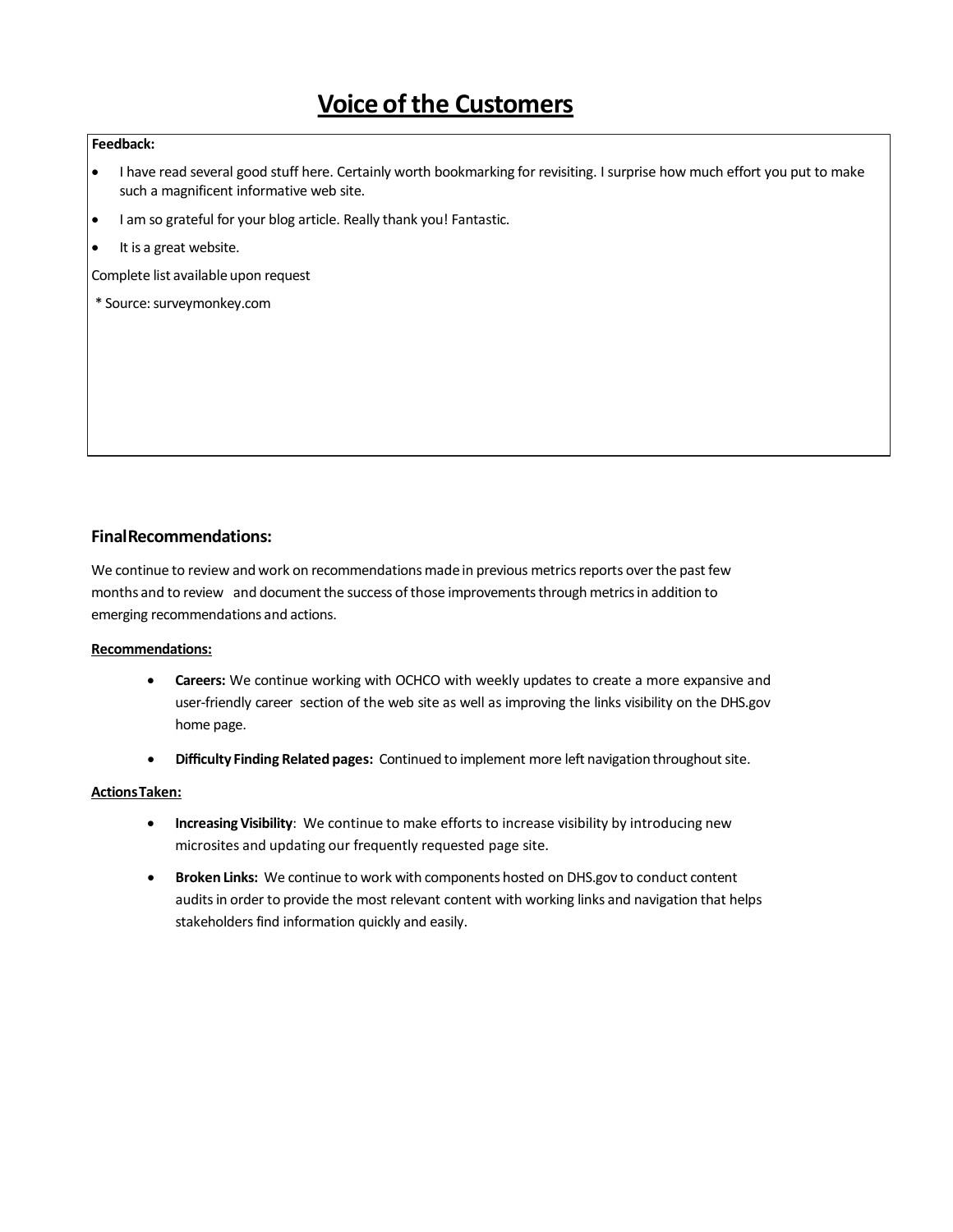# **DHS.gov Customer Satisfaction Survey**

Time Period: 1/1/2015 ‐ 1/31/2015

# **Overall Customer Satisfaction Score 71.94**

| How would you rate your overall experience today?                                  |                          |               | 66.46          |
|------------------------------------------------------------------------------------|--------------------------|---------------|----------------|
| <b>Answer Choices</b>                                                              | <b>Responses</b>         | Points        | <b>Score</b>   |
| • Outstanding                                                                      | 431                      | 100           | 43100          |
| • Above Average                                                                    | 624                      | 75            | 46800          |
| • Average                                                                          | 616                      | 50            | 30800          |
| • Below Average                                                                    | 98                       | 25            | 2450           |
| • Poor                                                                             | 84                       | 0             | 0              |
| Total                                                                              | 1853                     |               | 123150         |
| Were you able to complete the purpose of your visit?                               |                          |               | 61.58          |
| <b>Answer Choices</b>                                                              | <b>Responses</b>         | Points        | <b>Score</b>   |
| • Yes                                                                              | 1141                     | 100           | 114100         |
| $\blacksquare$ No                                                                  | 712                      | 0             | 0              |
| Total                                                                              | 1853                     |               | 114100         |
| Would you still return to this website if you could get this                       |                          |               | 90.34          |
| information or service from another source?<br><b>Answer Choices</b>               |                          |               |                |
|                                                                                    | <b>Responses</b>         | Points        | Score          |
| • Yes<br>$\blacksquare$ No                                                         | 1674<br>179              | 100<br>0      | 167400<br>0    |
| Total                                                                              | 1853                     |               | 167400         |
|                                                                                    |                          |               |                |
| Will you recommend this website to a friend or colleague?                          |                          |               | 82.30          |
| <b>Answer Choices</b><br>• Yes                                                     | <b>Responses</b><br>1525 | Points<br>100 | Score          |
| $\blacksquare$ No                                                                  | 328                      | 0             | 152500<br>0    |
| Total                                                                              | 1853                     |               | 152500         |
| Please describe your experience finding your way around                            |                          |               | 65.05          |
|                                                                                    |                          |               |                |
| (navigating) DHS.gov today.                                                        |                          |               |                |
| NOTE: Excludes "Other" responses                                                   |                          |               |                |
| <b>Answer Choices</b>                                                              | <b>Responses</b>         | <b>Points</b> | Score          |
| · Encountered no difficulties                                                      | 1130                     | 100           | 113000         |
| • Had technical difficulties (e.g. error messages, broken links)                   | 67                       | 0             | 0              |
| . Links did not take me where I expected                                           | 114                      | 0             | 0              |
| . Links / labels are difficult to understand, they are not intuitive               | 49                       | 0             | 0              |
| . Navigated to general area but couldn't find the specific content needed          | 273                      | 0             | 0              |
| • Too many links or navigational choices                                           | 55                       | 0             | 0              |
| . Would often feel lost, not know where I was                                      | 49                       | 0             | 0              |
| Total                                                                              | 1737                     |               | 113000         |
| How was your experience using our site search?                                     |                          |               | 57.67          |
| NOTE: Excludes "Did not use search" and "Other" responses<br><b>Answer Choices</b> |                          |               |                |
| · Encountered no difficulties                                                      | <b>Responses</b><br>485  | Points<br>100 | Score<br>48500 |
| . I was not sure what words to use in my search                                    | 73                       | 0             | 0              |
| • Results were not helpful                                                         | 111                      | 0             | 0              |
| . Results were not relevant to my search terms or needs                            | 79                       | 0             | 0              |
| - Results were too similar / redundant                                             | 19                       | 0             | 0              |
| . Returned not enough or no results                                                | 53                       | 0             | 0              |
| . Returned too many results                                                        | 21                       | 0             | 0              |

**Total 841 48500**